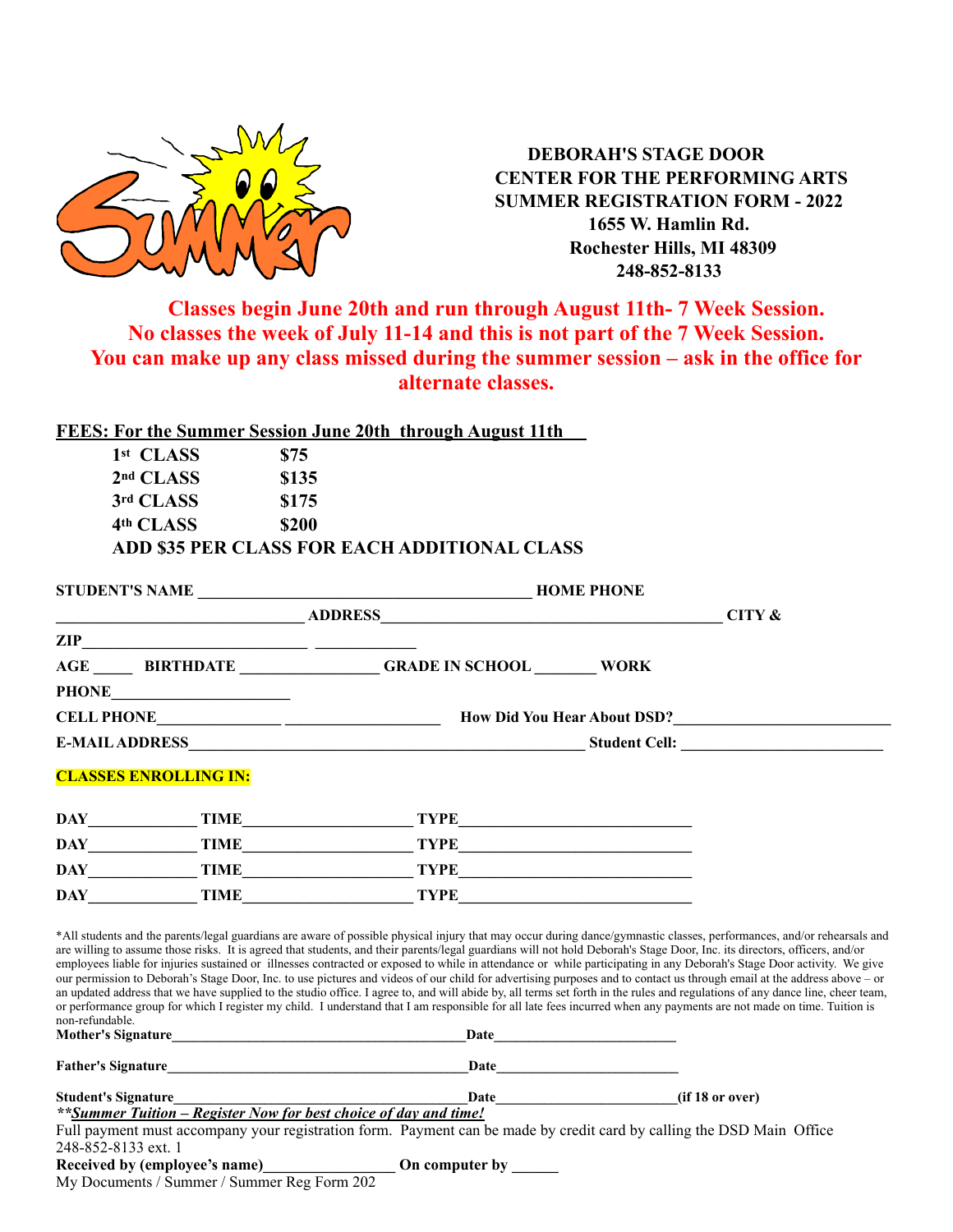# Deborah's Stage Door – Summer Schedule 2022

5:15-6:00 Jazz/Hip Hop 5-9

6:00-6:45 Hip Hop/Tumbling 5-10<br>6:00-6:45 Ballet Adult Ballet Adult

6:45-7:30 Pre School Rhythm 2 -4.5<br>6:45-7:30 Tap Adult Tap Adult 6:45-7:30 Juniorettes Rehearsal 5-9<br>6:45-7:30 Tap/Tumbling 5-8 6:45-7:30 Tap/Tumbling 5-8<br>6:45-7:30 Lyrical 11/U

Lyrical 11/U

Hip Hop 11  $&$  Up Int/Adv

6:00-6:45 Ballet/Tumbling 5-8<br>6:00-6:45 Hip Hop 11 & Up In

 $7:30-8:15$  Hip Hop Adult

#### **Summer Classes Mon, June 20th – Thurs, Aug 11**

| <b>Monday</b>   |                             | Wednesday       |                              |
|-----------------|-----------------------------|-----------------|------------------------------|
| 8:00-9:00       | TRC Rehearsal               | $9:00-10:00$    | TRC Rehearsal                |
| 9:00-9:45       | Jazz Bet/Int 6-10           | $9:00 - 10:30$  | Jazz 11&Up Adv.              |
| $9:00 - 9:45$   | Musical Theatre Dance 9-18  | $9:00 - 9:45$   | Tap $6-10$                   |
| $9:00 - 9:45$   | Tap/Ballet Combo 3-6        | $9:45-10:30$    | Pre-School Rhythm 2-4.5      |
| $9:45-10:45$    | Lyrical 14&Up Adv.          | $9:45-10:30$    | Jazz/Tumbling 4-7            |
| $9:45-10:30$    | Ballet Magenta Beg/Int 6-10 | $10:30-11:15$   | Leaps/Jumps/Turns 10&Up      |
| $9:45-10:45$    | Tap 11-17 Int               | $10:30-11:15$   | Lyrical 6-10                 |
| $9:45-10:30$    | Hip Hop/Tumbling 3-6        | $10:30-12:00$   | Ballet Violet 14/Up Adv      |
| $10:30-11:15$   | Tumbling 6-10               | $10:30-11:15$   | Ballet/Tumbling 3-6          |
| 10:45-11:45     | Lyrical 11-17 Beg/Int       | $11:15 - 12:00$ | Tap/Tumbling 3-6             |
| $10:45 - 12:15$ | Ballet Violet 14&Up Adv     | $11:30-12:15$   | <b>JRC</b> Rehearsal         |
| $11:30-12:15$   | <b>JRC</b> Rehearsal        | $12:00-1:15$    | Ballet Taupe 11-17 Int.      |
| $12:15-1:00$    | $\text{Hip}$ Hop 6-10       | $12:15-1:00$    | Turns & Leaps 6-10           |
| $12:15-1:30$    | Ballet Taupe 9-14 Int       | $12:30-2:00$    | Rep. Rehearsal               |
| $12:30-1:30$    | Tap 12&Up Adv               | $1:15-2:00$     | Contemporary 9-14            |
| $1:30-2:45$     | Rep. Rehearsal              | $2:00-2:30$     | Pointe                       |
| $2:45-3:30$     | Turns/Leaps/Jumps 13&UpAdv  | $2:00-2:45$     | Hip Hop 9-14Beg/Int          |
| $3:30-4:30$     | Open Tumbling               | $2:45-3:30$     | Hip Hop $13 & \text{Up}$ Adv |
|                 |                             | $3:30-4:15$     | Tumbling Beg/Int 9-13        |
|                 |                             | $4:15-5:00$     | Tumbling A Adv.              |
|                 |                             | $5:15-6:00$     | Combo-Tap/Ballet 4-6         |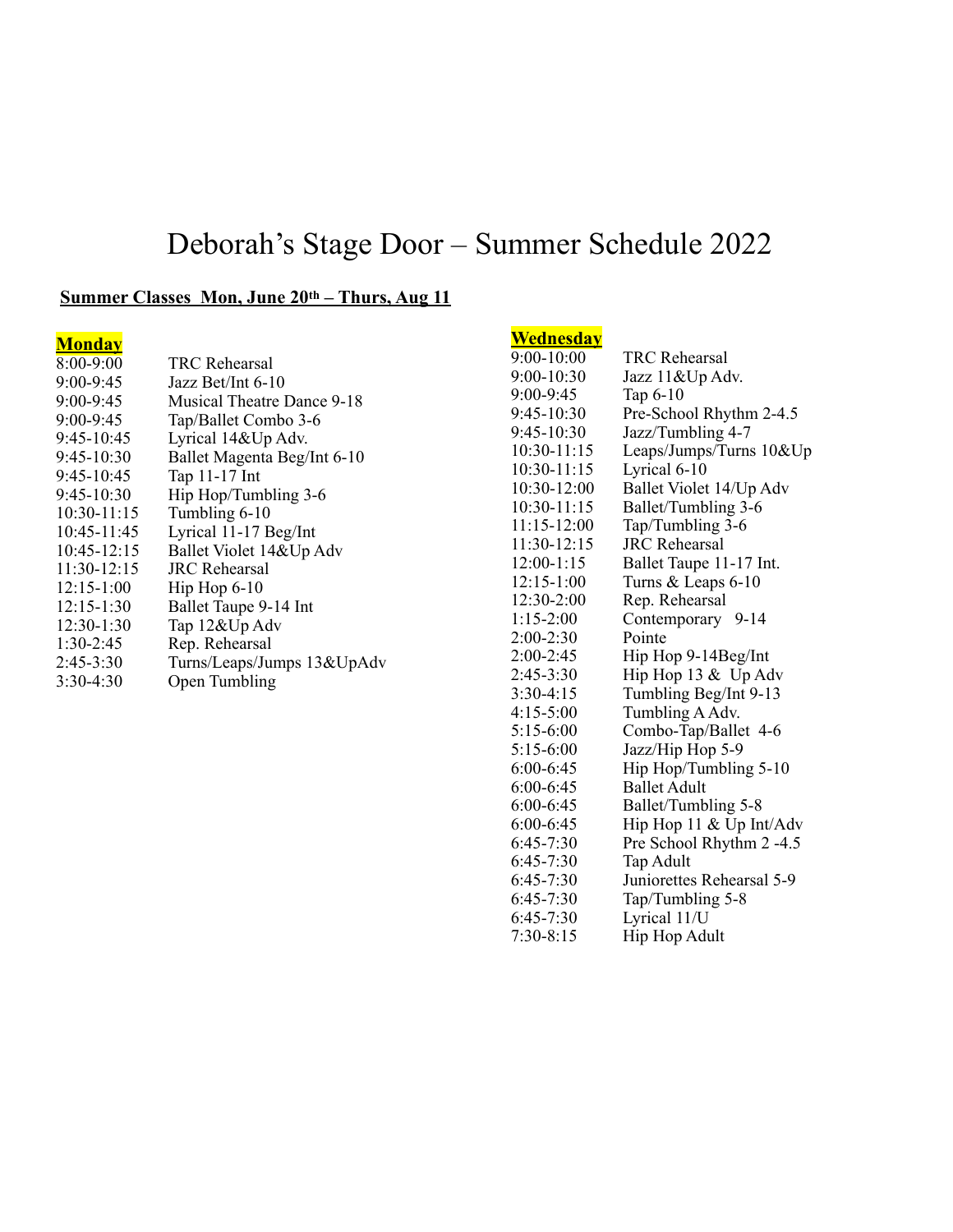### **SUMMER CAMP SCHEDULE 2022 DEBORAH'S STAGE DOOR 1655 W. Hamlin Rd Rochester Hills, MI 48309 (248) 852-8133**



# **Great New Summer Camps!!!!! Join The Fun!!!**

## **SUMMER CAMPS:**

| <b>Cheerleading Camp</b> | June 20-23        | 9 am to noon | Ages 5-12   | \$95 |
|--------------------------|-------------------|--------------|-------------|------|
| Tik Tok Camp             | June 27-30        | 9 am to noon | Ages $5-12$ | \$95 |
| Frozen Camp              | July 18-21        | 9 am to noon | Ages 3-9    | \$95 |
| Tik Tok Camp             | <b>July 18-21</b> | 9 am to noon | Ages $5-12$ | \$95 |
| Dance Team Camp          | July 25-28        | 9 am to noon | Ages $5-12$ | \$95 |
| Little Mermaid Camp      | July 25-28        | 9 am to noon | Ages $3-9$  | \$95 |
| <b>Cheerleading Camp</b> | Aug $1-4$         | 9 am to noon | Ages $5-12$ | \$95 |
| Sing Camp                | Aug $1-4$         | 9 am to noon | Ages $3-9$  | \$95 |
| Encanto Camp             | Aug 8-11          | 9 am to noon | Ages $3-9$  | \$95 |
| Tik Tok Camp             | Aug 8-11          | 9 am to noon | Ages $5-12$ | \$95 |
| Dance Team               | Aug 15-18         | 9 am to noon | Ages $5-12$ | \$95 |
| Hip Hop Camp             | Aug 15-18         | 9 am to noon | Ages $8-18$ | \$95 |
|                          |                   |              |             |      |

\*\*\*There will be groups for the Hip Hop Camp – Beg/Int Group & Int/Adv Group

**CAMPS Listed Above:**: The children will do a craft each day, dress-up, have a storybook time, a snack, and have so much fun telling the story of each of the characters through movement, song and words. There will be a meet and greet during the week for the children and a performance for the parents and family on Thursday morning at 11:30 am.

**HOP HOP Camp: The students in the camp will be presenting a performance on Thursday at 11:45 am in our theatre with lights & costumes.** 

**Dance Team & Cheerleading Camps: Each camp will work on skills, routines and will also present a performance on Thursday at 11:30 am.**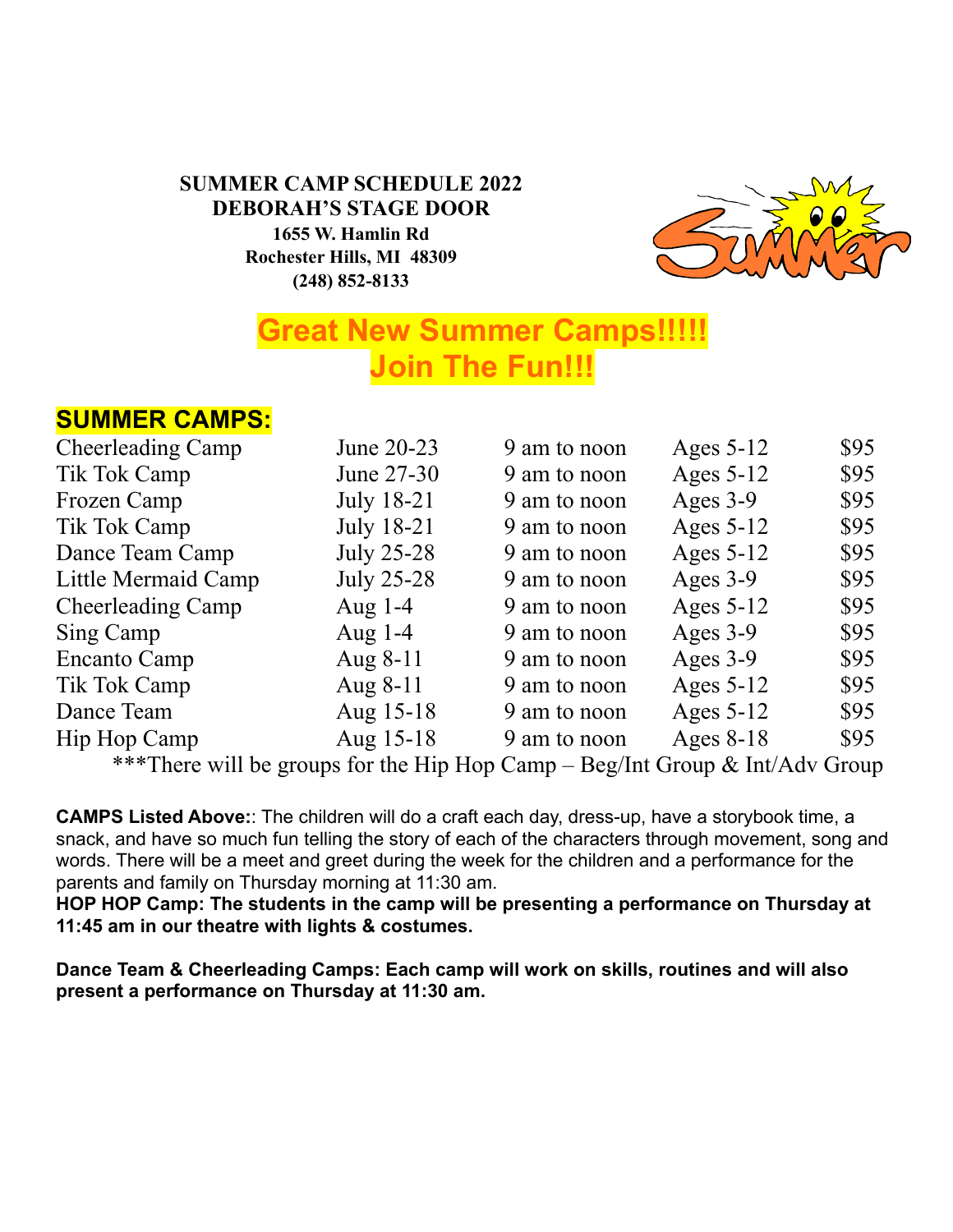## **Performing Arts Camps:**

| "Zombies 2" The Musical Camp                |         | June $20-23$ 9 am to 2 pm | Ages 4-18         | \$165 |
|---------------------------------------------|---------|---------------------------|-------------------|-------|
| "Hamilton" The Musical Camp                 |         | June $27-30$ 9 am to 2 pm | Ages 4 - 18 \$165 |       |
| "Sing 2" The Musical Camp                   |         | June 27-30 9 am to 2 pm   | Ages 4-18         | \$165 |
| "Little Mermaid" Musical Camp               |         | July 11-14 9 am to 2 pm   | Ages 4-18         | \$165 |
| "Harry Potter" The Play Camp                |         | July $18-21$ 9 am to 2 pm | Ages 4-18         | \$165 |
| "Zombies 1" The Musical Camp                |         | July $18-21$ 9 am to 2 pm | Ages 4-18         | \$165 |
| "Seussical" The Musical Camp                |         | July 25-28 9 am to 2 pm   | Ages 4-18         | \$165 |
| "Encanto" The Musical Camp                  |         | July 25-28 9 am to 2 pm   | Ages 4-18         | \$165 |
| "High School Musical2" Musical Camp Aug 1-4 |         | 9 am to 2 pm              | Ages 4-18         | \$165 |
| "Annie" The Musical Camp                    | Aug 1-4 | 9 am to 2 pm              | Ages 4-18         | \$165 |
| "Alice In Wonderland" Musical Camp Aug 8-11 |         | 9 am to 2 pm              | Ages 4-18         | \$165 |
| "The Descendants 2" Musical Camp Aug 8-11   |         | 9 am to 2 pm              | Ages 4-18         | \$165 |
| "Encanto" The Musical Camp                  |         | Aug 15-18 9 am to 2 pm    | Ages 4-18         | \$165 |
| "Sing 2" The Musical Camp                   |         | Aug 15-18 9 am to 2 pm    | Ages 4-18         | \$165 |

The Performing Arts Camps will be great fun as the students learn and rehearse scenes from each of these incredible musicals complete with singing, movement, costumes and sets. For example, the "Zombies " will learn scenes from this great musical. A performance on the Thursday of each camp will be presented for parents and family in our black box theatre including theatrical lighting. This camp will include lunch each day with different items to choose from that they will love.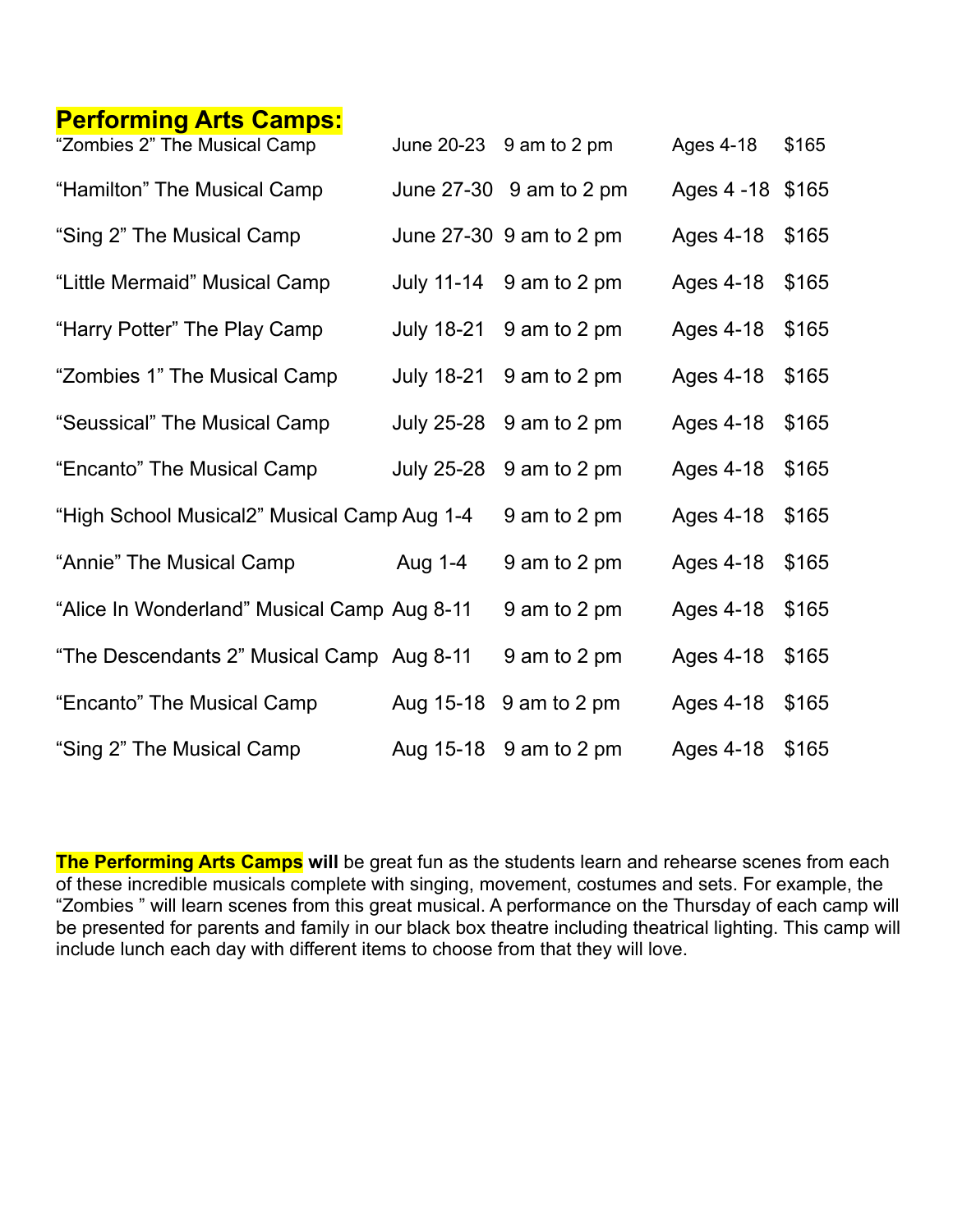| 1655 W. Hamlin Rd<br>Rochester Hills, MI 48309<br>$(248)$ 852-8133                                                                                                                                                            |                           |  |
|-------------------------------------------------------------------------------------------------------------------------------------------------------------------------------------------------------------------------------|---------------------------|--|
|                                                                                                                                                                                                                               |                           |  |
| Address City City Zip Code                                                                                                                                                                                                    |                           |  |
| Parent's Names                                                                                                                                                                                                                |                           |  |
|                                                                                                                                                                                                                               |                           |  |
|                                                                                                                                                                                                                               |                           |  |
| How did you hear about DSD:                                                                                                                                                                                                   |                           |  |
|                                                                                                                                                                                                                               |                           |  |
|                                                                                                                                                                                                                               |                           |  |
|                                                                                                                                                                                                                               |                           |  |
|                                                                                                                                                                                                                               |                           |  |
|                                                                                                                                                                                                                               |                           |  |
|                                                                                                                                                                                                                               |                           |  |
| Camp Name Energy Camp Name Camp Name Camp Name Camp Name Camp Name Camp Name Camp Name Camp Name Camp Name Camp Name Camp Name Camp Name Camp Name Camp Name Camp Name Camp Name Camp Name Camp Name Camp Name Camp Name Camp |                           |  |
| Take 2 Camps - 10% Discount off total owed                                                                                                                                                                                    | 10% Discount 10% Discount |  |

*Class size is limited. Pay in full to reserve your spot. Total amount Paid* **\$ \_\_\_\_\_\_\_\_\_\_\_\_**

\*All students and the parents/legal guardians are aware of possible physical injury that may occur during dance/gymnastic classes, performances, and/or rehearsals and are willing to assume those risks. It is agreed that students and their parents/legal guardians will not hold Deborah's Stage Door, Inc. its directors, officers, and/or employees liable for injuries sustained or illnesses contracted or exposed to while in attendance or while participating in any Deborah's Stage Door activity. We give our permission to Deborah's Stage Door, Inc. to use pictures and videos of our child for advertising purposes and to contact us through email at the address above – or an updated address that we have supplied to the studio office. Mother's Signature\_\_\_\_\_\_\_\_\_\_\_\_\_\_\_\_\_\_\_\_\_\_\_\_\_\_\_\_\_\_\_\_\_\_\_\_\_\_\_\_\_\_\_\_\_Date\_\_\_\_\_\_\_\_\_\_\_\_\_\_\_\_\_\_\_\_ Father's Signature\_\_\_\_\_\_\_\_\_\_\_\_\_\_\_\_\_\_\_\_\_\_\_\_\_\_\_\_\_\_\_\_\_\_\_\_\_\_\_\_\_\_\_\_\_ Date\_\_\_\_\_\_\_\_\_\_\_\_\_\_\_\_\_\_\_\_\_ Student's Signature\_\_\_\_\_\_\_\_\_\_\_\_\_\_\_\_\_\_\_\_\_\_\_\_\_\_\_\_\_\_\_\_\_\_\_\_\_\_\_\_\_\_\_\_ Date\_\_\_\_\_\_\_\_\_\_\_\_\_\_\_\_\_\_\_\_\_ Am't Pd. Cash Check # Credit Card Date Pd. Rec'd by On Comp. by \_\_\_\_\_\_\_\_\_\_\_\_\_\_\_\_\_